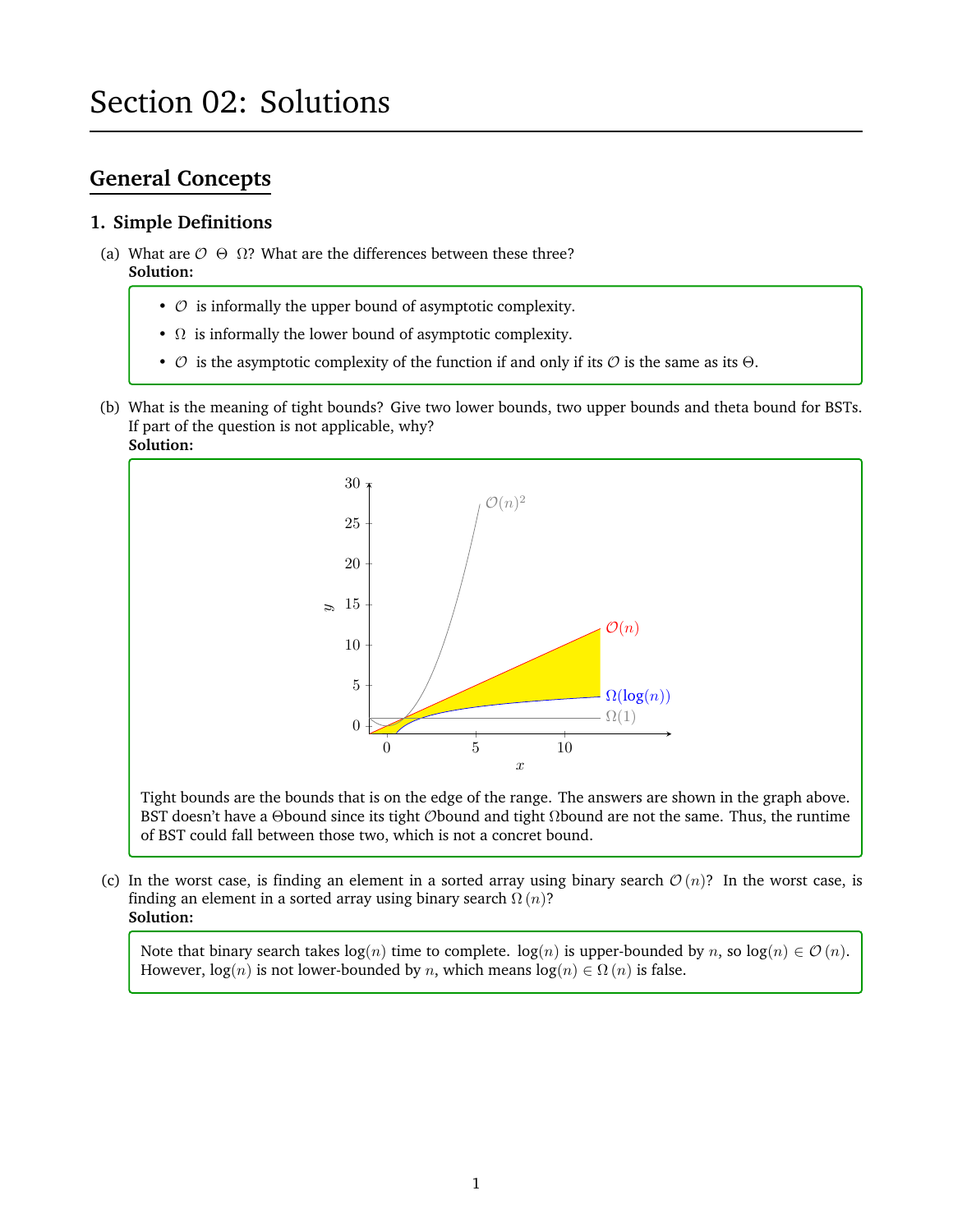# **2. Comparing growth rates**

- (a) Order each of the following functions from fastest to slowest in terms of asymptotic growth. (By "fastest", we mean which function increases the most rapidly as  $n$  increases.)
	- $\log_4(n) + \log_2(n)$
	- $\cdot \frac{n}{2}$  $\frac{1}{2}+4$
	- $\tilde{2}^n + 3$
	- 750, 000, 000
	- $8n + 4n^2$

#### **Solution:**

•  $2^n + 3$ 

•  $8n + 4n^2$ 

- n  $\frac{1}{2}+4$
- $log_4(n) + log_2(n)$
- 750, 000, 000
- (b) For each of the above expressions, state the simplified tight  $\mathcal O$  bound in terms of n.



- $\mathcal{O}(2^n)$
- $\mathcal{O}(1)$
- $\mathcal{O}(n^2)$
- (c) Order each of these more esoteric functions from fastest to slowest in terms of asymptotic growth. (By "fastest", we mean which function increases the most rapidly as n increases.) Also state a simplified tight  $O$  bound for each.

# **Solution:**

- $3^n$ , which is in  $\mathcal{O}(3^n)$
- $2^n$ , which is in  $\mathcal{O}(2^n)$
- $2^{n/2}$ , which is in  $\mathcal{O}(\sqrt{2}^n)$  (or  $\mathcal{O}(2^{n/2})$ ).

Constant multipliers don't matter in big-O notation, but a constant factor in the exponent **does** matter, since it corresponds to multiplying by some constant to the  $n^{\text{th}}$  power. Saying  $2^{n/2}$  is in  $\mathcal{O}(2^n)$  would be true, but it would not be a tight bound.

# •  $2^{n/2}$  $\bullet$  3<sup>n</sup>

 $\bullet$  2<sup>n</sup>

# **3. True or false?**

- (a) If a function is in  $\Omega(n)$ , then it could also be in  $\mathcal{O}(n^2)$ .
- (b) If a function is in  $\Theta(n)$ , then it could also be in  $\mathcal{O}(n^2)$ .
- (c) If a function is in  $\Omega(n)$ , then it is always in  $\mathcal{O}(n)$ .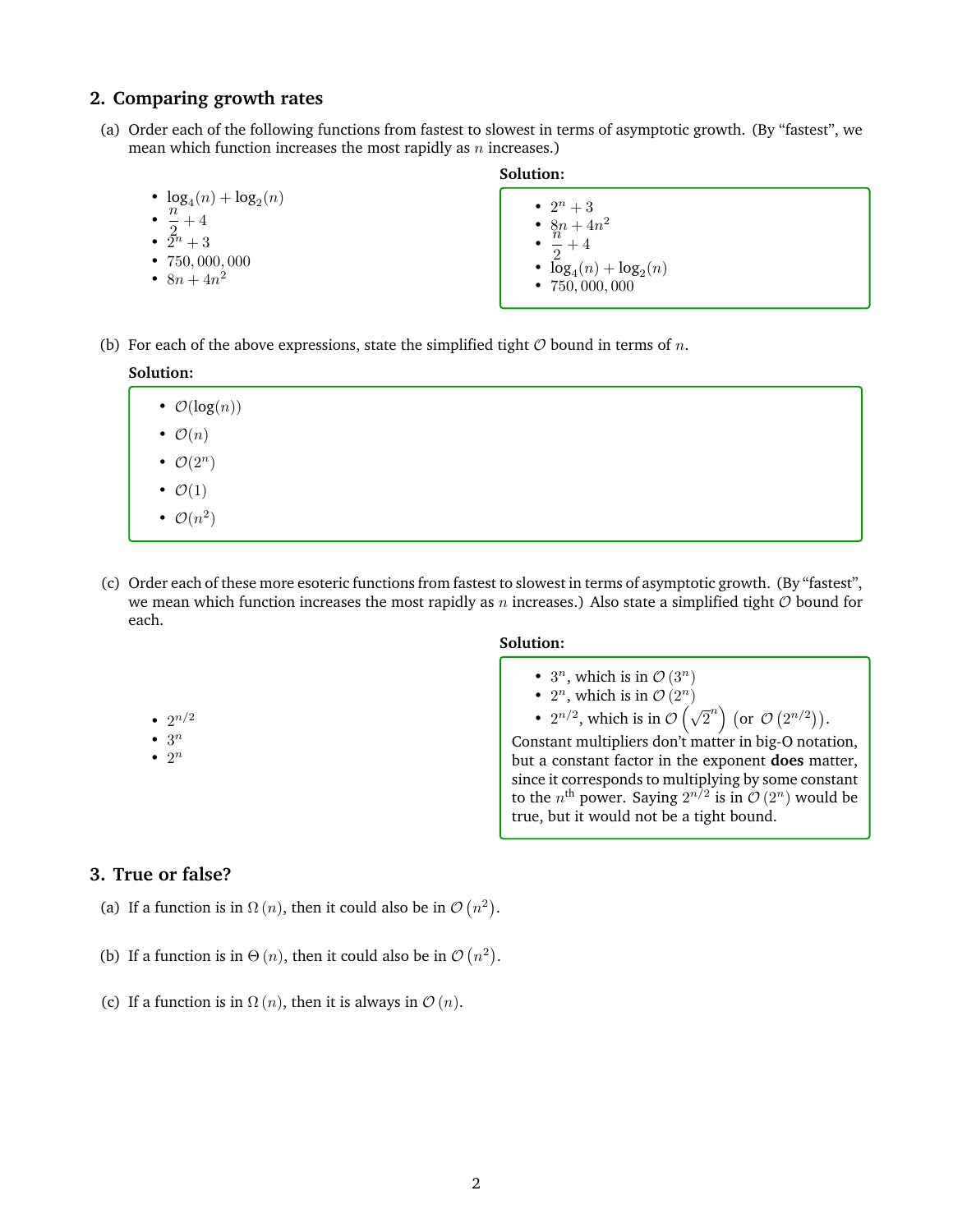**Solution:**

(a) True

(b) True

(c) False

As a reminder, we can think about O informally as an upper bound. If a function  $f(n)$  is in  $\mathcal{O}(g(n))$ , then  $g(n)$  is a function that *dominates* f(n), and this domination can be really overshooting the mark. Every (correct) piece of code we write in this class will have a running time that is  $\mathcal{O}\left(n!^{n!^{n!}}\right)$  . Conversely, we can think about  $\Omega$ informally as a lower bound. If a function  $f(n)$  is in  $\Omega(q(n))$ , then  $f(n)$  is a function that *dominates*  $q(n)$ , and this domination can be really overshooting the mark also. The running time of any piece of code is always in  $\Omega(1)$ . And finally,  $\Theta$  is a much stricter definition.  $f(n)$  is in  $\Theta(g(n))$  (if and only if)  $f(n)$  is in  $\mathcal{O}(g(n))$  and in  $\Omega(g(n))$ . Usually when people say  $\mathcal{O}$ , they mean  $\Theta$ .

# **Algorithm Analysis without Recurrence**

# **4. Modeling code**

**int**  $x = 0$ ;

}

}

(a)

For each of the following code blocks, give a summation that represents the worst-case runtime in terms of  $n$ , then evaluate the summation to give a tight big-O bound of it.

#### **Solution:**

One possible solution is  
\n
$$
T(n) = 1 + \sum_{i=0}^{n-1} \sum_{k=0}^{i-1} 1
$$
\n
$$
= 1 + \sum_{i=0}^{n-1} i
$$
\n
$$
= 1 + \frac{(0+n-1)n}{2}
$$
\n
$$
= 1 + \frac{n(n-1)}{2}
$$
\n
$$
= 1 + \frac{n^2 - n}{2}
$$
\n
$$
= O(n^2)
$$

#### **Solution:**

(b)  $int x = 0$ ; **for** (**int**  $i = n$ ;  $i \ge 1$ ;  $i \ne 2$ ) {  $x \leftarrow^+ = i$ ; }

**for** (**int**  $i = 0$ ;  $i < n$ ;  $i^{++}$ ) {

x++;

**for** (**int**  $j = 0$ ;  $j < i$ ;  $j^{++}$ ) {

One possible solution is  
\n
$$
T(n) = 1 + \sum_{i=1}^{\log(n)} 1
$$
\n
$$
= 1 + log(n)
$$
\n
$$
= O(log(n))
$$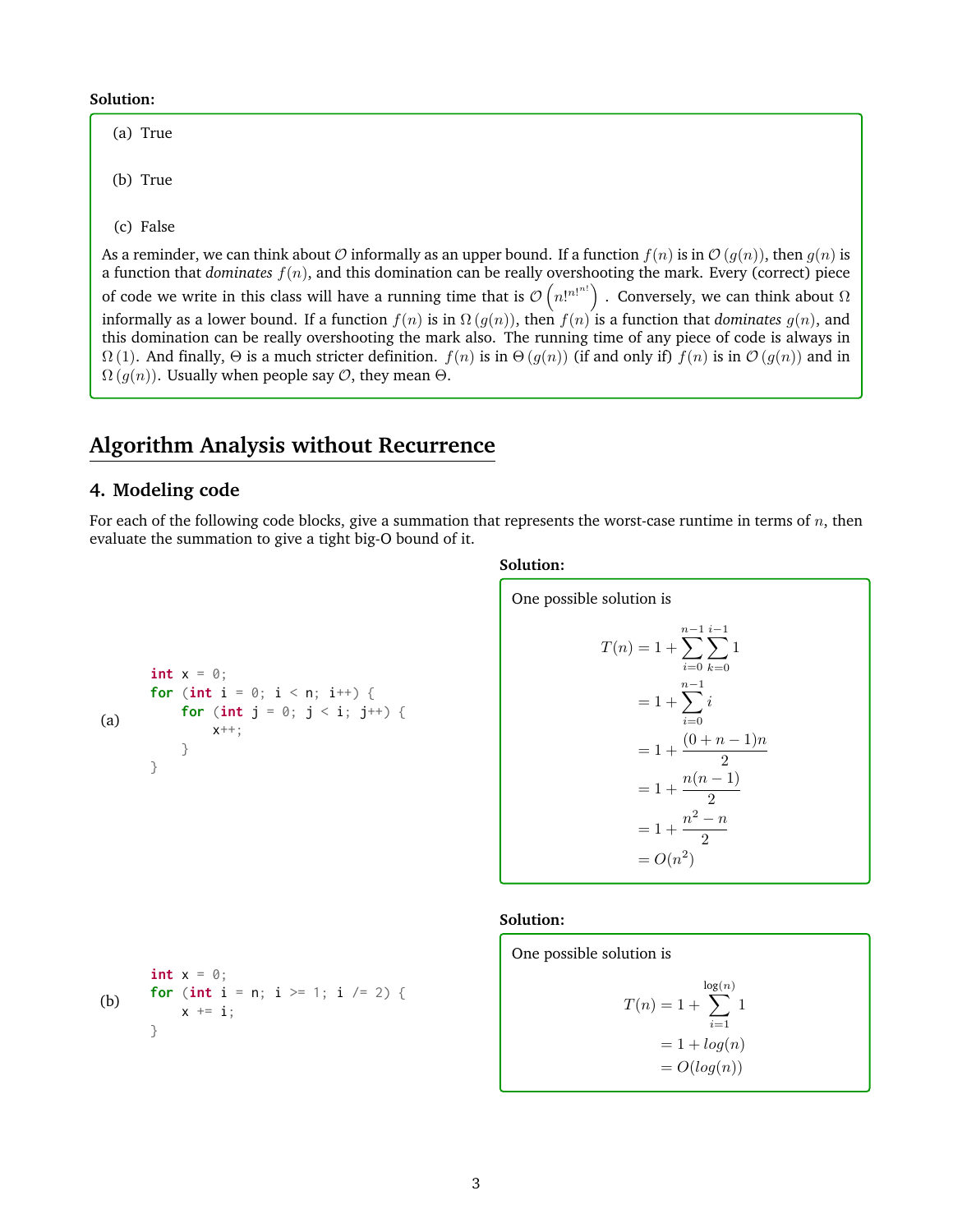```
(c) int x = 0;
       for (int i = 0; i < n; i++) {
            for (int j = 0; j < n * n / 3; j^{++}) {
                 x \leftarrow \exists j;}
       }
```
#### **Solution:**

One possible answer is  $T(n) = \frac{n^3}{3}$  $\frac{n^3}{3}$ . The inner loop performs approximately  $\frac{n^2}{3}$  $\frac{a^2}{3}$  iterations; the outer loop repeats that  $n$  times, and each inner iteration does a constant amount of work.

So the tight worst-case runtime is  $\mathcal{O}(n^3)$ .

The exact constant you get doesn't matter here, since we'll ignore the constant when we put it into  $\mathcal O$ notation anyway. For example, saying we do 3 operations per inner-loop iteration (checking the loop condition, updating j, and updating x) and getting  $n^3$  instead of  $n^3/3$  is also completely reasonable.

```
(d) int x = 0;
       for (int i = n; i \ge 0; i == 1) {
            if (i % 3 == 0) {
                break;
            } else {
                x \leftarrow + = n;
            }
       }
```
## **Solution:**

The tightest possible big- $\mathcal O$  bound is  $\mathcal O$  (1) because exactly one of n, n – 1, or n – 2 will be divisible by three for all possible values of  $n$ . So, the loop runs at most 3 times.

```
(e) int x = 0;
       for (int i = 0; i < n; i^{++}) {
           if (i % 5 == 0) {
                for (int j = 0; j < n; j^{++}) {
                    if (i == j) {
                        x \neq i \times i;
                    }
               }
           }
       }
```
#### **Solution:**

While the inner-most if statement executes only once per loop, we must check if  $i = j$  is true once per each iteration. This will take some non-zero constant amount of time, so the inner-most loop will perform approximately  $n$  work (setting the constant factors equal to 1, is conventional, since constant factors can depend on things like system architecture, what else the computer is doing, the temperature of the room, etc.).

The outer-most loop and if statement will perform  $n$  work during only 1/5th of the iterations and will perform a constant amount of work the remaining 4/5ths of the time. So, the total amount work done is approximately  $\frac{n}{5} \cdot n + \frac{4n}{5}$  $\frac{1}{5}$  · 1. If we simplify, this means we can ultimately model the runtime as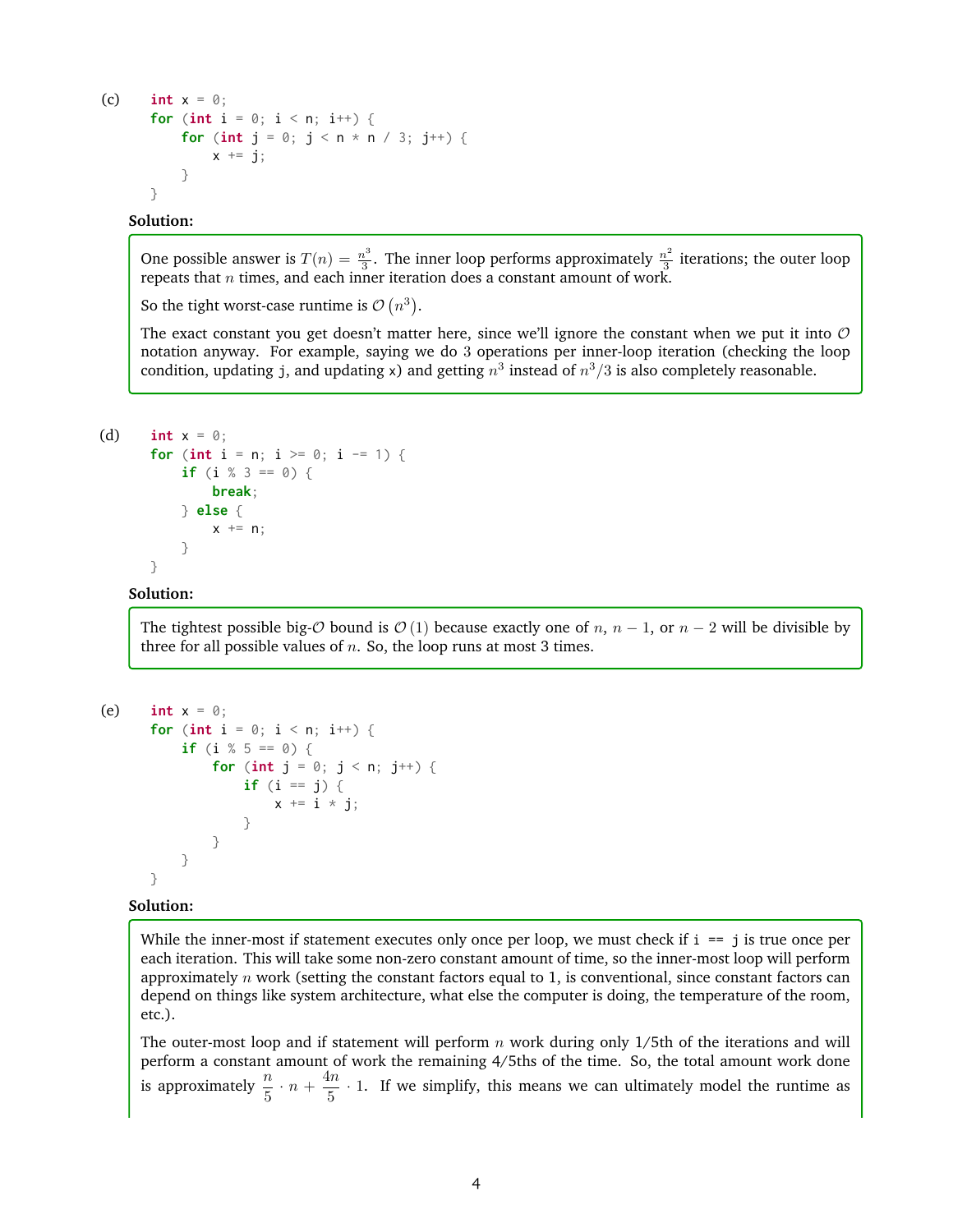approximately  $T(n) = \frac{n^2}{r^2}$  $\frac{n^2}{5} + \frac{4n}{5}$  $\frac{1}{5}$ .

Therefore, the tightest worst-case asymptotic runtime will be  $\mathcal{O}(n^2)$ .

```
(f) int x = 0;
       for (int i = 0; i < n; i++) {
           if (n < 100000) {
                for (int j = 0; j < n; j^{++}) {
                    x \neq 1:
                }
           } else {
                x \leftarrow + = 1;}
       }
```
**Solution:**

Recall that when computing the asymptotic complexity, we only care about the behavior for large inputs. Once  $n$  is large enough, we will only execute the second branch of the if statement, which means the runtime of the code can be modeled as just  $T(n) = n$ . So, the tightest worst-case runtime is  $\mathcal{O}(n)$ .

```
(g) int x = 0;
```

```
if (n % 2 == 0) {
    for (int i = 0; i < n * n * n * n; i++) {
        x++:
    }
} else {
    for (int i = 0; i < n * n * n; i++) {
        x++;
    }
}
```
## **Solution:**

We can model the runtime of this function in the **general** case as:

 $T_g(n) = \begin{cases} n^4 & \text{when } n \text{ is even} \\ 3 & \text{when } n \text{ is odd} \end{cases}$  $n^3$  when *n* is odd

However, the prompt was asking you to prove a model for the **worst** possible case – that is, when n is even. If we assume  $n$  is even, we can produce the following model:

 $T_w(n) = n^4$ 

The tightest worst-case asymptotic runtime is then  $\mathcal{O}(n^4)$  in this case.

Something interesting to note is that the **general** model has differing tight big-O and big-Ω bounds and so therefore has no big-Θ bound.

That is, the best big- $O$  bound we can give for  $T_g(n)$  is  $T_g(n) \in \mathcal{O}$   $(n^4)$ ; the best big- $\Omega$  bound we can give is  $T_g(n)\in\Omega\left(n^3\right).$  These two bounds  $(n^4$  and  $n^3)$  are different so there is no big-Θ for  $T_g.$  Importantly however, there is a big- $\Theta$  for our simpler model,  $T_w.$  That is,  $T_w(n) \in \Theta\left( n^4 \right)$ .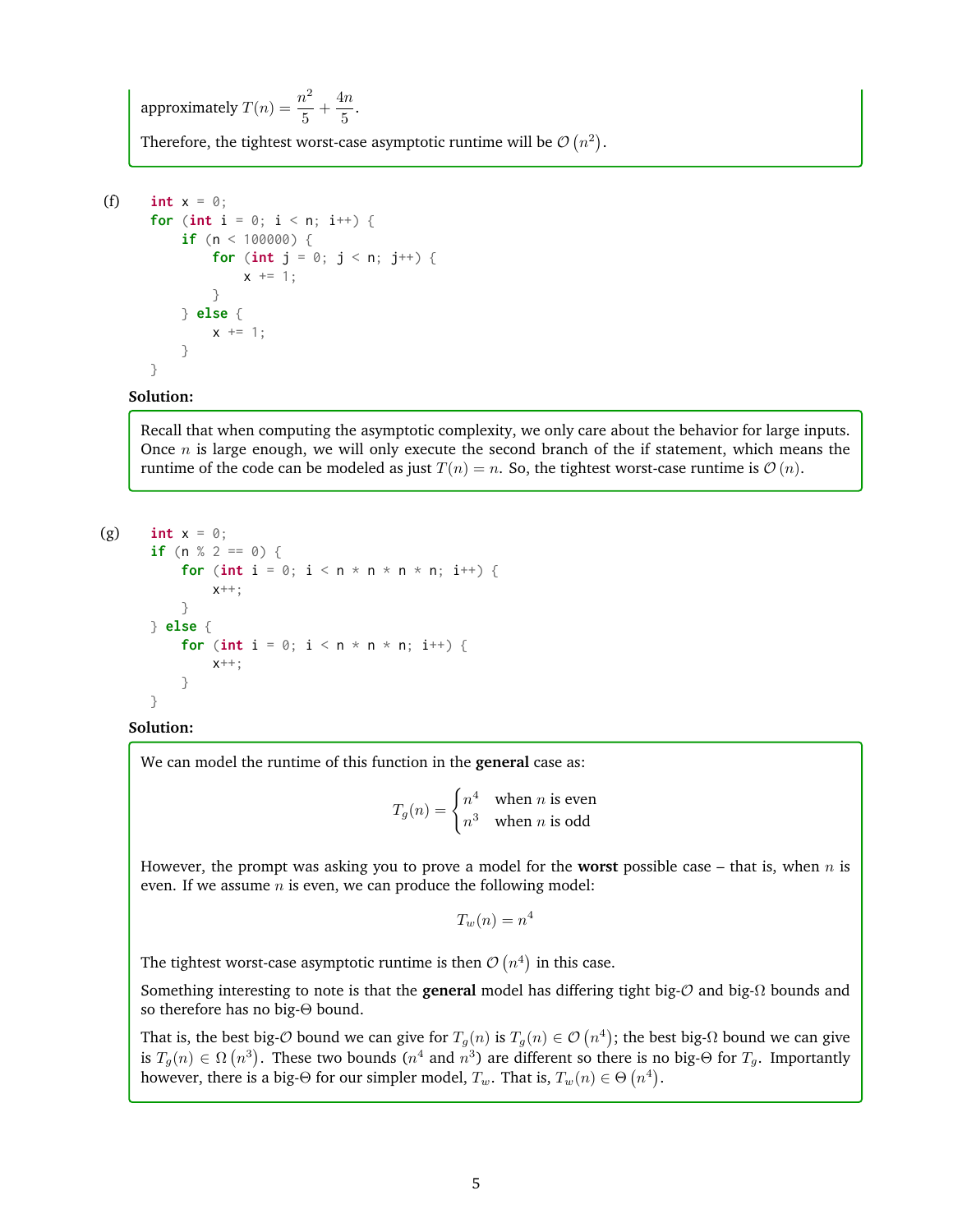# **Algorithm Analysis with Recurrence**

# **5. Practicing Recurrence Equations**

With recursive or divide-and-conquer algorithms, it is often helpful to express the runtime recursively with a recurrence equation.

Identify recurrence equations for the following programs, then unroll your recurrence equations using the expansion or tree method to find a big-O bound.

(a) Consider the function f

```
f(n) {
    if (n <= 0) {
        return 1;
    }
    return 2 * f(n - 1) + 1;
```
**Solution:**

| The following recurrence models the worst case time complexity of $f(n)$                                                              |
|---------------------------------------------------------------------------------------------------------------------------------------|
| $T(n) = \begin{cases} c_0 & \text{if } n < = 0 \\ T(n-1) + c_1 & \text{otherwise} \end{cases}$                                        |
| Unrolling the recurrence, we get $T(n) = \underbrace{c_1 + c_1 + \cdots + c_1}_{\text{max}} + c_0 = c_1 n + c_0 \in \mathcal{O}(n)$ . |

 $\overline{n}$  times

(b) Consider the function g

```
g(n) {
    if (n \leq 1) {
        return 1000
    }
    if (g(n/3) > 5) {
        for (int i = 0; i < n; i^{++}) {
            println("Yay!")
        }
        return 5 * g(n/3)
    }
    else {
        for (int i = 0; i < n * n; i^{++}) {
            println("Yay!")
        }
        return 4 * g(n/3)
    }
}
```
#### **Solution:**

The following recurrent models the worst-case time complexity of  $g(n)$ .

$$
T(n) = \begin{cases} c_0 & \text{if } n \le 1\\ 2T(\frac{n}{3}) + c_1 n & \text{otherwise} \end{cases}
$$

To unroll the recurrence, we can use the tree method. The recursion tree has height  $\log_3(n)$ , each non-leaf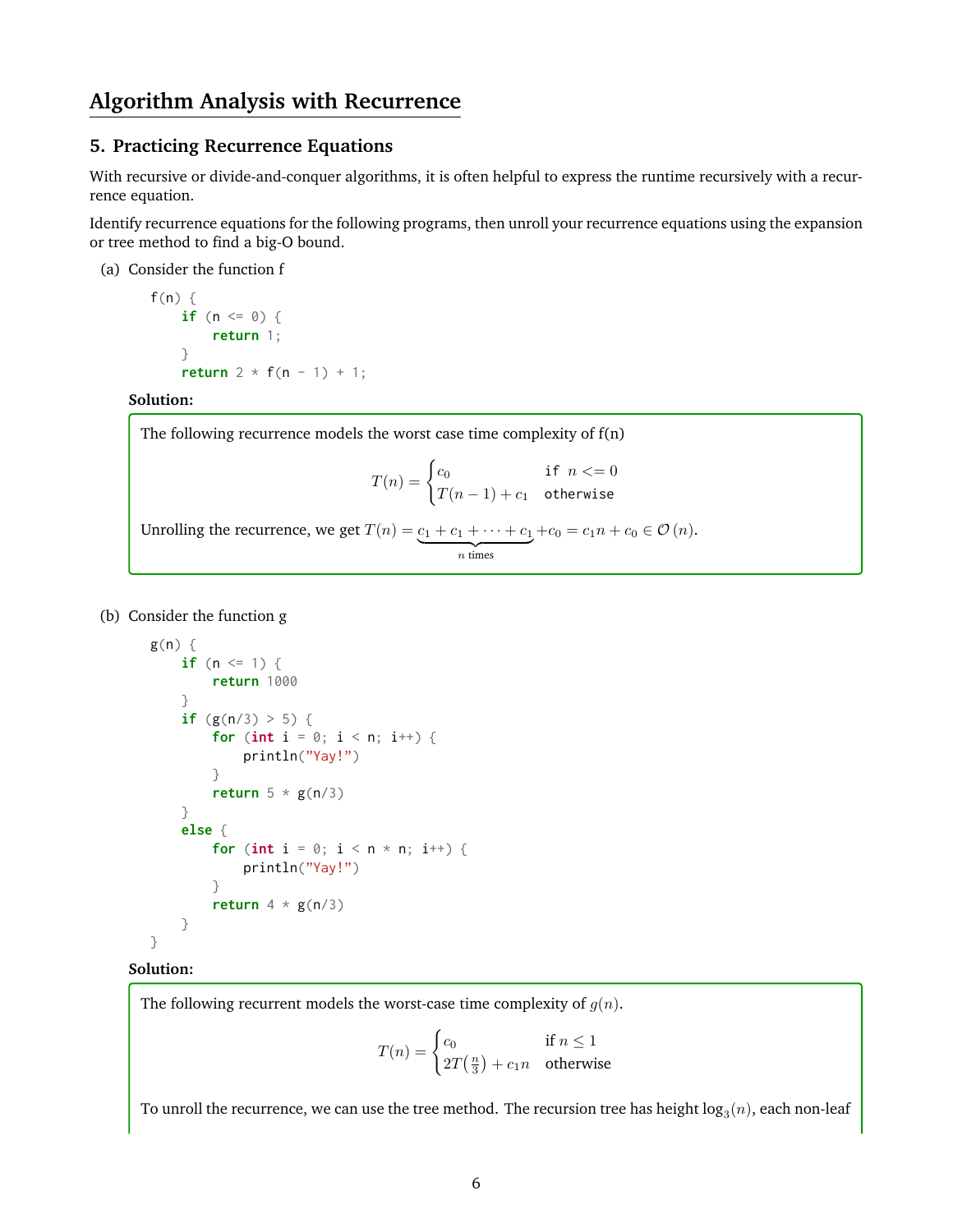level *i* has work  $\frac{c_1 n 2^i}{3^i}$  $\frac{n2^i}{3^i}$ , and the leaf level has work  $c_0 2^{\log_3(n)}$ . Putting this together, we have:

$$
\sum_{i=0}^{\log_3(n)-1} \left(\frac{c_1 n 2^i}{3^i}\right) + c_0 2^{\log_3(n)} = c_1 n \sum_{i=0}^{\log_3(n)-1} \left(\frac{2}{3}\right)^i + c_0 n^{\log_3(2)}
$$
  
\n
$$
= c_1 n \left(\frac{1 - \left(\frac{2}{3}\right)^{\log_3(n)}}{1 - \frac{2}{3}}\right) + c_0 n^{\log_3(2)}
$$
 By finite geometric series  
\n
$$
= 3c_1 n \left(1 - \left(\frac{2}{3}\right)^{\log_3(n)}\right) + c_0 n^{\log_3(2)}
$$
  
\n
$$
= 3c_1 n \left(1 - \frac{n^{\log_3(2)}}{n}\right) + c_0 n^{\log_3(2)}
$$
  
\n
$$
= 3c_1 n - 3c_1 n^{\log_3(2)} + c_0 n^{\log_3(2)}
$$

# **6. Unrolling Recurrences**

Unroll the following recurrence equations. For these problems, you should show work and find a closed form, not a big-O bound.

(a) Unroll the following recurrence

$$
T(n) = \begin{cases} 1 & \text{if } n \le 1 \\ T(n-1) + 1 & \text{otherwise} \end{cases}
$$

**Solution:**

We can easily solve this recurrence with the expansion method.

$$
T(n) = T(n-1) + 1 = (T(n-2) + 1) + 1 = (T(n-3) + 1) + 2 = T(n-k) + k
$$

The above recurrence will be closed when  $n - k = 1$ , or when  $k = n - 1$ . Plugging this in we get

$$
T(n) = T(1) + (n - 1) = 1 + n - 1 = n
$$

(b) Unroll the following recurrence

$$
T(n) = \begin{cases} c_0 & \text{if } n \le 1\\ 2T\left(\frac{n}{2}\right) + c_1 & \text{otherwise} \end{cases}
$$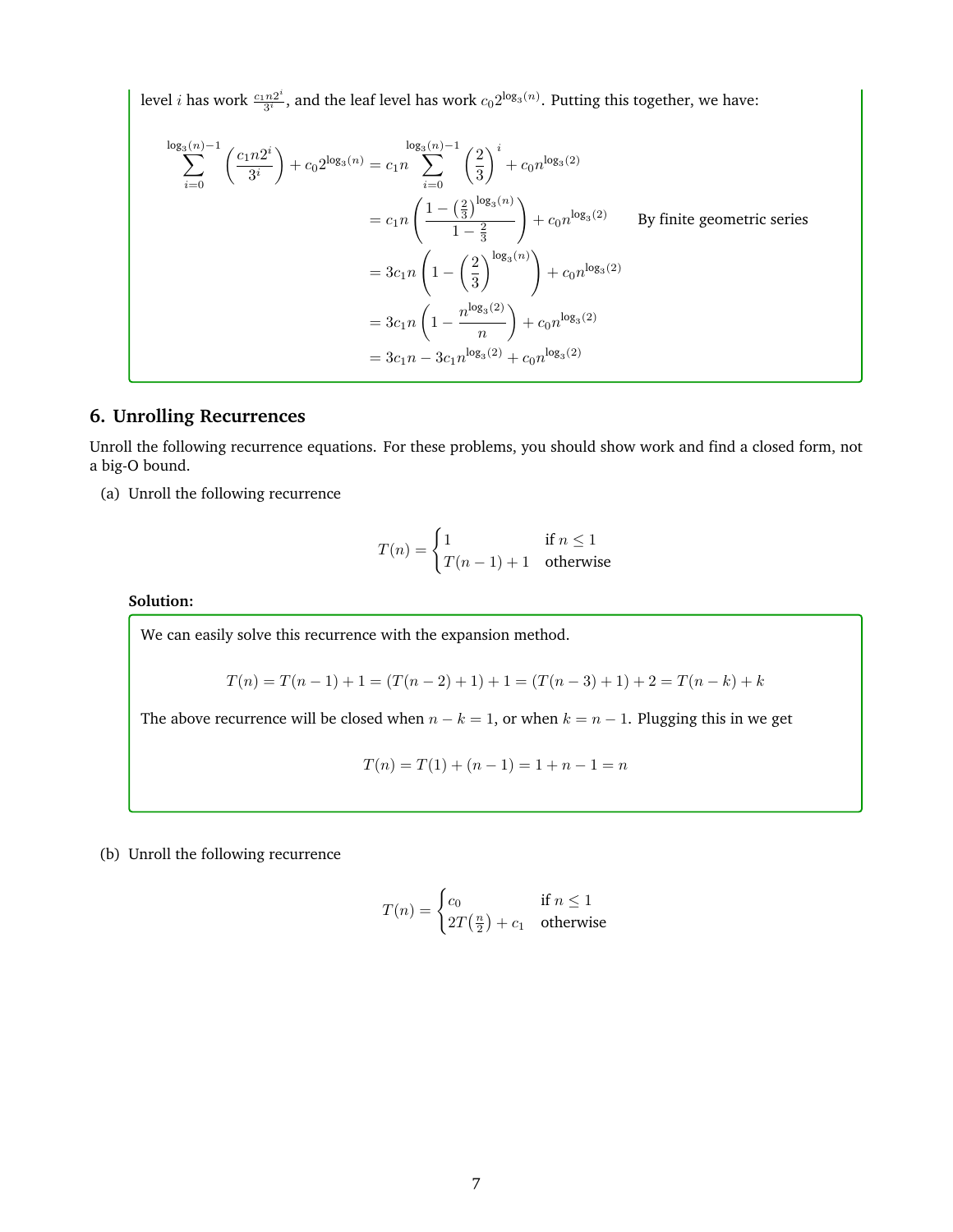#### **Solution:**

The recursion tree has height  $\lg(n)$ , each non-leaf level  $i$  has has work  $c_1 2^i$ , and the leaf level has work  $c_0 2^{\lg(n)}$ . Putting this together, we have:

$$
\left(\sum_{i=0}^{\lg n-1} c_1 2^i\right) + c_0 2^{\lg(n)} = c_1 \left(\sum_{i=0}^{\lg n-1} 2^i\right) + c_0 n = c_1 \frac{1 - 2^{\lg n - 1 + 1}}{1 - 2} + c_0 n
$$

$$
= c_1 2^{\lg n} - c_1 + c_0 n
$$

$$
= c_1 (n - 1) + c_0 n
$$

$$
= (c_0 + c_1) n - c_1
$$

(c) Unroll the following recurrence

$$
T(n) = \begin{cases} 1 & \text{if } n \le 1\\ 2T(n/3) + 1 & \text{otherwise} \end{cases}
$$

# **Solution:**

We can solve this recurrence with the tree method. The recursion tree has a height of  $log_3(n)$  since that is how many times we would expand  $T(n/3)$ . The number of nodes at a given height i is  $2^i$  since at each level we multiply  $T(n/3)$  by 2. The work done at a non-leaf node is 1. This gives us the sum

$$
\sum_{i=0}^{\log_3(n)-1} (2^i * 1) + 2^{\log_3(n)} * 1
$$

Where the left term describes the total work done at non-leaf nodes and the right determines work done at leaves. When we simplify, using the finite geometric series sum formula ( $\sum_{i=0}^n x^i = \frac{1-x^{n+1}}{1-x}$  $\frac{-x^{n+1}}{1-x}$ 

$$
= \frac{1 - 2^{\log_3(n)}}{1 - 2} + 2^{\log_3(n)}
$$

$$
= -1 * (1 - 2^{\log_3(n)}) + 2^{\log_3(n)}
$$

$$
= 2 * 2^{\log_3(n)} - 1
$$

Using the log rule  $a^{log_b c} = c^{log_b a}$  we get

$$
= 2 * n^{\log_3(2)} - 1
$$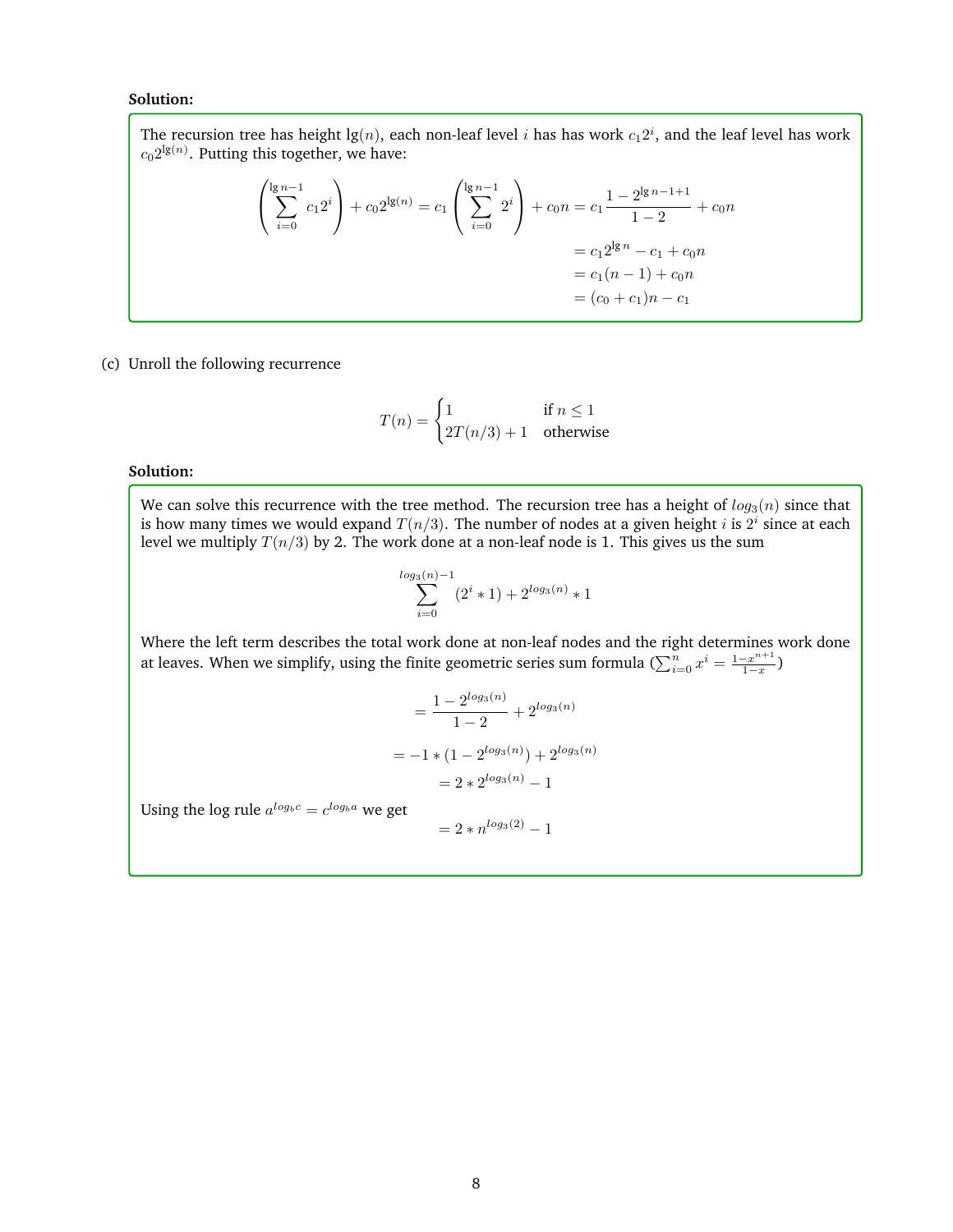# **7. Applying definitions**

For each of the following, choose a c and  $n_0$  which show  $f(n) \in \mathcal{O}(g(n))$ . Explain why your values of c and  $n_0$ work.

## **Solution:**

These solutions are divided into "scratch work" which is algebra you have to do before you start writing the proof and the "proof" itself. The scratch work technically doesn't belong in a final answer, but the proofs are difficult to understand without them.

For these, the proof will just be the scratch work algebra, possibly done in a different order, with some connecting words.

(a)  $f(n) = 3n + 4, g(n) = 5n^2$ 

#### **Solution:**

**scratch work**: Our goal is to bound  $f$  by a function with  $n^2$  terms so comparing to  $g$  is easier.

$$
3n \le 3n^2 = \frac{3}{5} \cdot 5n^2
$$
  
if  $n \ge 1$   

$$
4 \le 4n^2 = \frac{4}{5} \cdot 5n^2
$$
  
if  $n \ge 1$ 

We add together the inequalities to get:

$$
f(n) = 3n + 4 \le \left(\frac{3}{5} + \frac{4}{5}\right) 5n^2 = \frac{7}{5}g(n)
$$

**proof**: One possible solution is  $c = \frac{7}{5}$  $\frac{1}{5}$  and  $n_0 = 1$ .

We note that  $3n \leq 3n^2$  and  $4 \leq 4n^2$  as long as  $n \geq n_0$ . Adding these two inequalities, we have  $f(n) =$  $3n + 4 \leq 7n^2 = \frac{7}{5}g(n)$  is true for all  $n \geq 1$ .

Therefore, we know that  $3n + 4 \le c \cdot 5n^2$  is true for our chosen values of  $c$  and for all  $n \ge n_0$ .

# (b)  $f(n) = 33n^3 + \sqrt{n} - 6, g(n) = 17n^4$

## **Solution:**

**scratch work**: Since g's dominating term is  $n^4$ , we will try to bound f by a function with only  $n^4$  terms. Going term by term of  $f$ :  $33n^3 \leq 33n^4$  as long as muliplying by *n* increases the function (i.e. as long as  $n \geq 1$ ).  $\overline{n} \leq n^4$  as long as  $n \geq 1$ .  $-6 \leq 0n^4$  (always). Combining these we want to get:  $33n^3 + \sqrt{n} - 6 \leq 33n^4 + n^4 \leq 34n^4 \leq c \cdot 17n^4$  c being 2 is enough. **proof:** One possible solution is  $c = 2$  and  $n_0 = 1$ . We note that  $33n^3 \leq 33n^4$ ,  $\sqrt{n} \leq n^4$ , and  $-6 \; leq0n^4$  all hold for  $n \geq n_0 = 1$ . Next, note that  $34n^4 \le c \cdot 17n^4$  is true for all values of n and when  $c = 2$ . Therefore, we know that  $33n^3 + \sqrt{n} - 6 \le c \cdot 17n^4$  is true for our chosen value of  $c$  and for all  $n \ge n_0$ .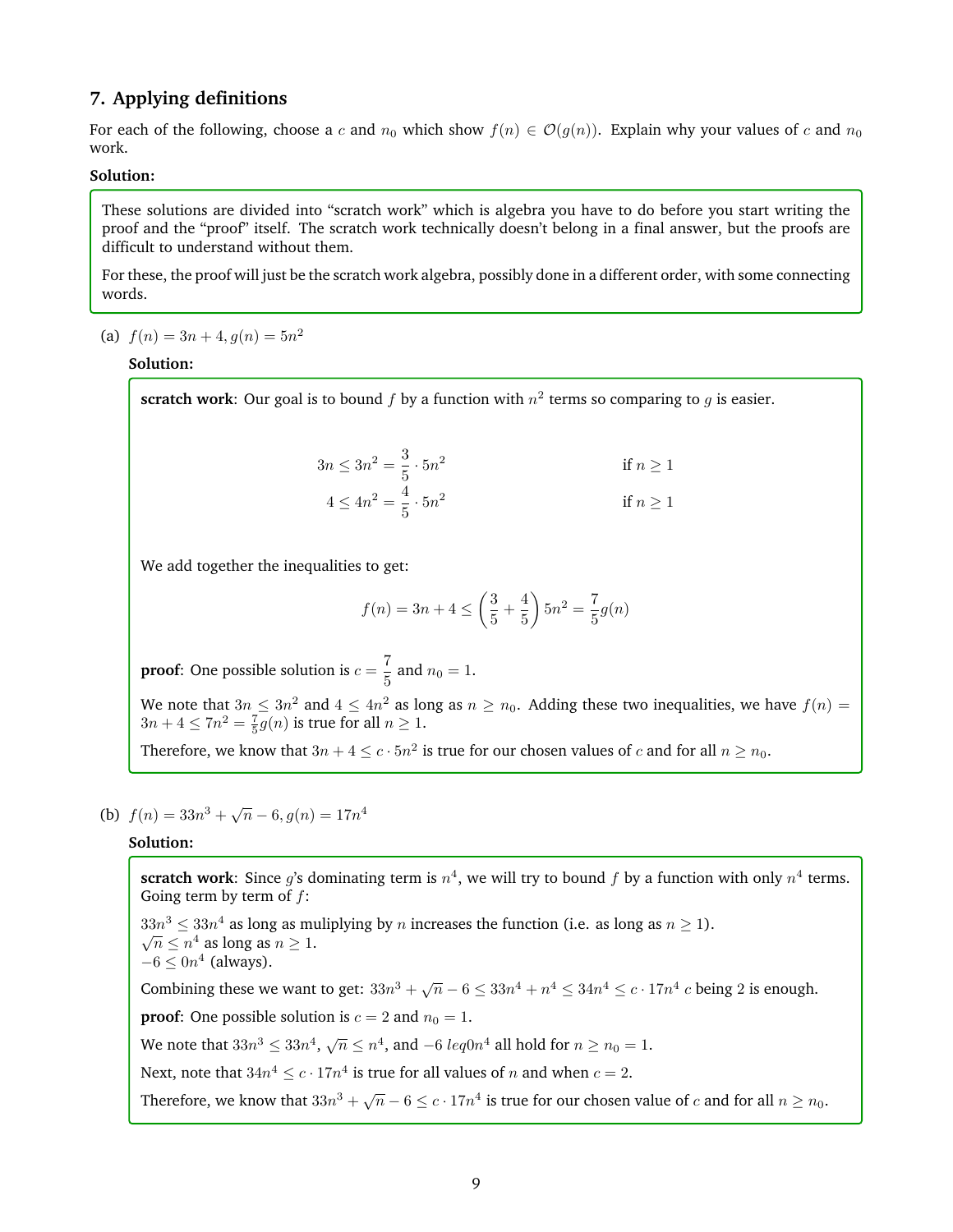(c)  $f(n) = 17 \log(n), g(n) = 32n + 2n \log(n)$ 

## **Solution:**

**scratch work**: There are a lot of ways to do this one. Normally we would compare to the highest order term in  $g$ , but because the constant is larger on the  $n$  term, it will be easier to compare to that.

 $17 \log(n) \le 17n$  as long as  $\log(n) < n$ .  $\log(n) < n$  whenever  $n > 2$ . Then we can compare immediately to g:  $17 \log(n) \leq 17n \leq 32n \leq 32n + 2n \log(n) \leq c(32n + 2n \log(n))$  where it's good enough to set c to 1

**proof:** One possible solution is  $c = 1$  and  $n_0 = 2$ .

We can convince ourselves this is true by examining our inequalities:  $17 \log(n) \le 17n \le 1 \cdot 32n$  for  $n \ge n_0$ . Since  $2n \log(n)$  is always positve, we have So, since  $17 \log(n) \le c \cdot (32 + 2n \log(n))$  is true for our chosen values of *c* and  $n_0$ , we know that  $f(n) \in \mathcal{O}(2n \log(n))$ .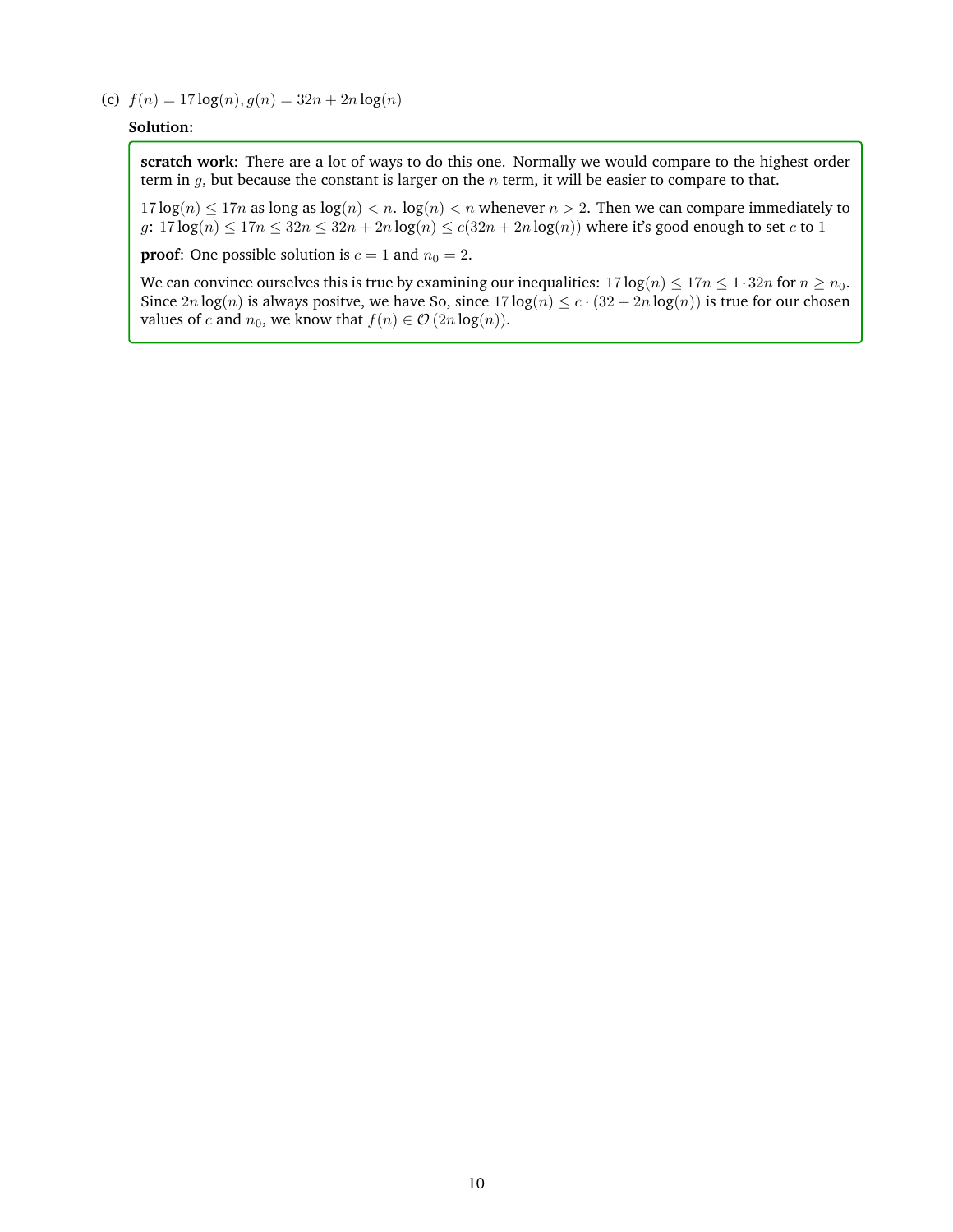# **Binary Search Tree**

# **8. Binary Search Tree (BST) Practice Problems**

Consider the definition for a Binary Tree Node as below:

```
public class TreeNode {
    int value;
    TreeNode left;
    TreeNode right;
   TreeNode(int n) {
        value = n;
    }
}
```
(a) Search in BST: Given the root node of a BST and a value, write an efficient method  $searchBST$  to find the node in the BST that the node's value is the same as the given value. Return true if such node exist, else false. Lastly, provide the complexity analysis of your solution (Time complexity, Space complexity).

```
public boolean searchBST(TreeNode root, int val) {
    // begin your code
}
```
**Solution:**

Possible Approach: Iterative Solution

```
public boolean searchBST(TreeNode root, int val) {
      while (root != null && val != root.val) {
           root = val < root.val ? root.left : root.right;
      }
      return root != null;
  }
Complexity Analysis:
```
Time Complexity:  $O(logN)$  in the average case,  $O(N)$  in the worst case, where *n* is number of nodes.

Space Complexity:  $O(1)$  since it's a constant space solution.

(b) Validate BST: Given a binary tree, write an efficient method  $isValidBST$  to determine if it is a valid binary search tree (BST). Lastly, provide the complexity analysis of your solution (Time complexity, Space complexity).

```
public boolean isValidBST(TreeNode root) {
    // begin your code
}
```
## **Solution:**

```
Possible Approach: Recrusive Solution
   public boolean isValidBST(TreeNode root) {
       return helper(root, null, null);
   }
   public boolean helper(TreeNode node, Integer lower, Integer upper) {
```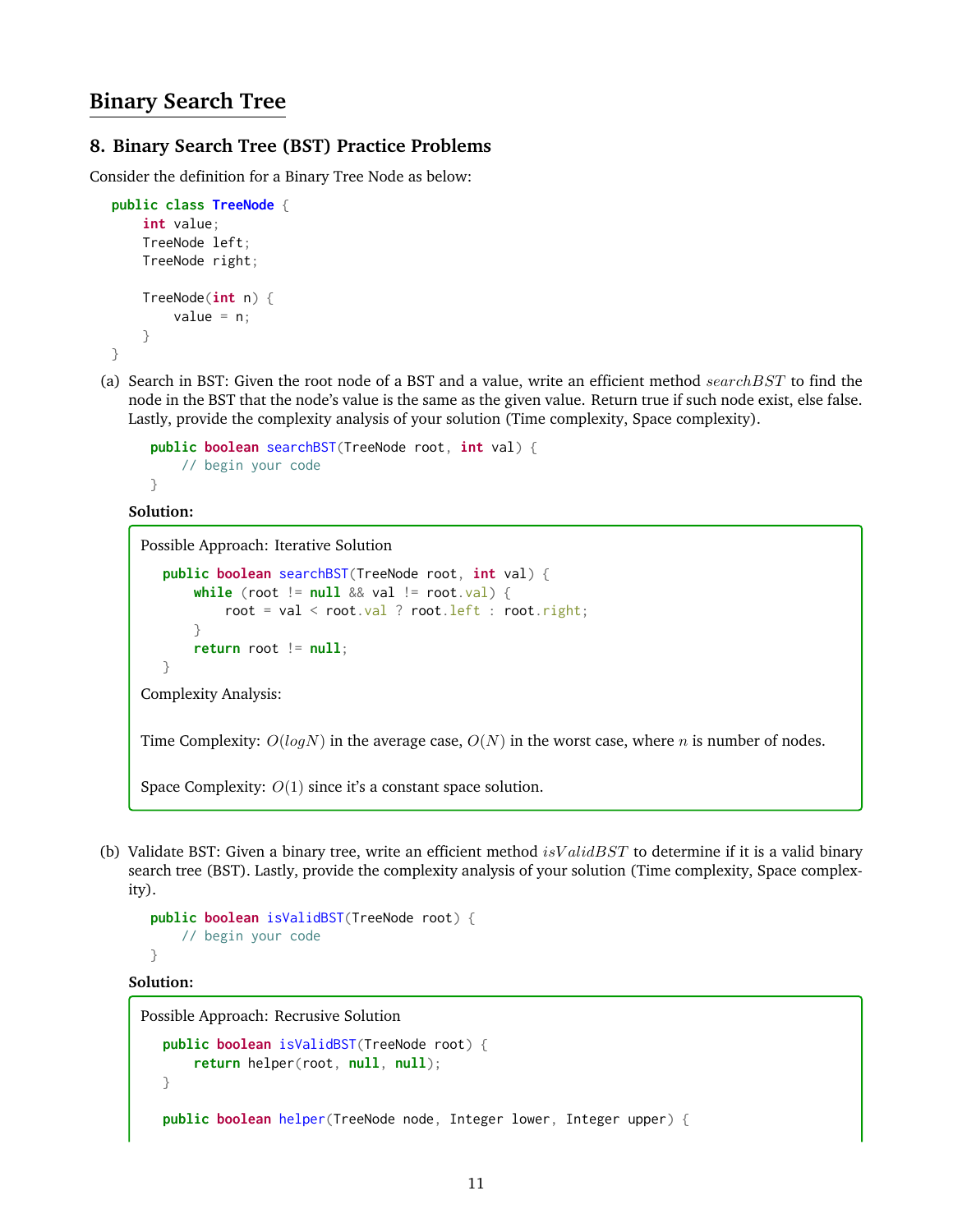```
if (node == null) {
           return true;
       }
       int val = node.val;if (lower != null && val <= lower) {
           return false;
       } else if (upper != null && val >= upper) {
           return false;
       } else if (! helper(node.right, val, upper)) {
           return false;
       } else if (! helper(node.left, lower, val)) {
           return false;
       } else {
           return true;
       }
   }
Complexity Analysis:
Time Complexity: O(N) since we visit each node exactly once, where n is number of nodes.
Space Complexity: O(N) since we keep up to the entire tree, where n is number of nodes.
```
(c) Inorder Traversal in BST: Given a binary tree, write an efficient method *inorderTraversalBST* to return the inorder traversal of its nodes' values. Lastly, provide the complexity analysis of your solution (Time complexity,

```
public List<Integer> inorderTraversalBST(TreeNode root) {
   // begin your code
```
**Solution:**

}

Space complexity).

```
Possible Approach: Recrusive Solution
```

```
public List <Integer> inorderTraversalBST(TreeNode root) {
      List \leq Integer > res = new ArrayList \leq > ();
       helper(root, res);
       return res;
   }
   public void helper(TreeNode root, List < Integer > res) {
       if (root != null) {
           if (root.left != null) {
               helper(root.left, res);
           }
           res.add(root.val);
           if (root.right != null) { }helper(root.right, res);
           }
       }
   }
Complexity Analysis:
```